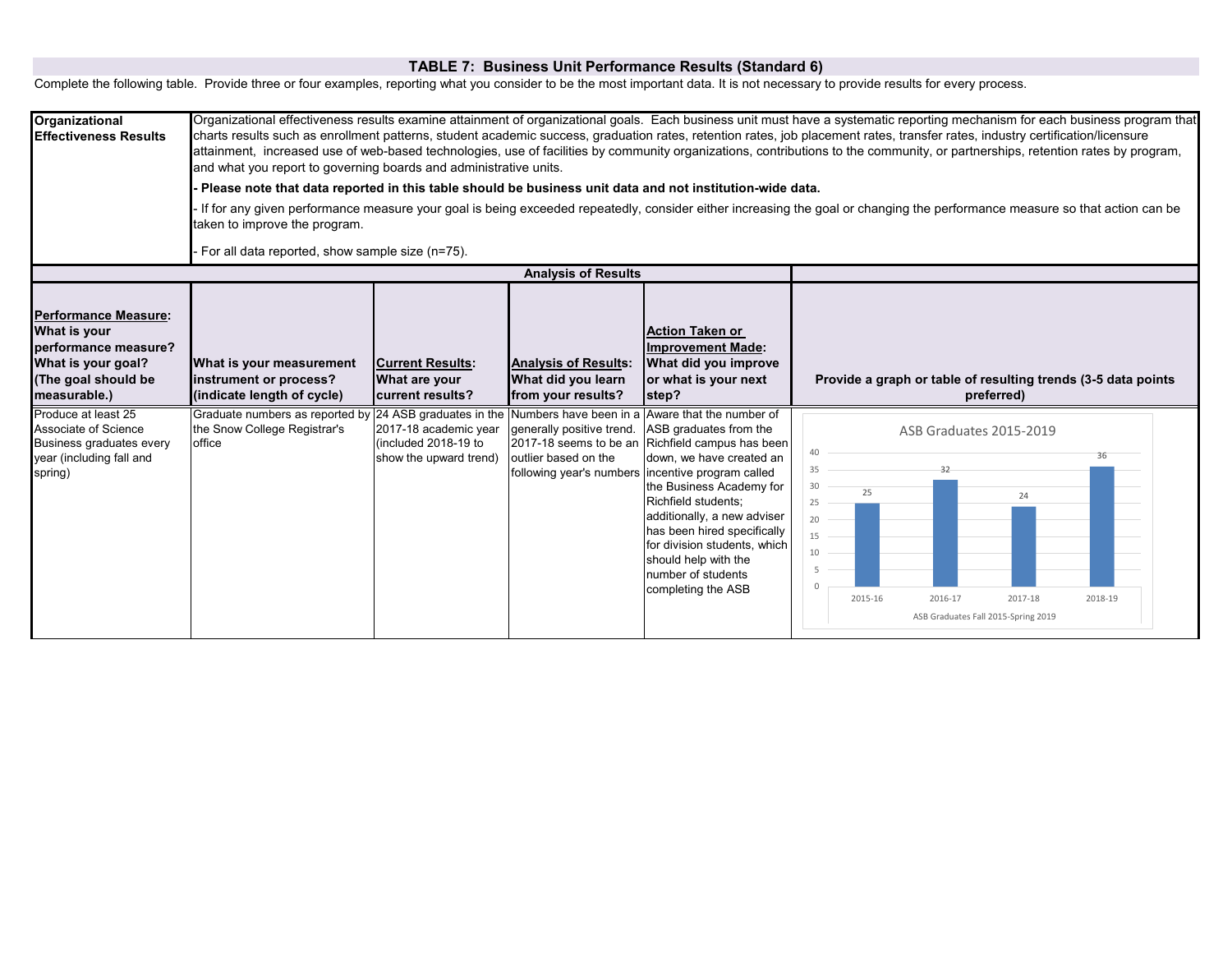| <b>Analysis of Results</b>                                                                                                       |                                                                                  |                                                              |                                                                         |                                                                                                             |                    |               |                |                  |                                                                                     |
|----------------------------------------------------------------------------------------------------------------------------------|----------------------------------------------------------------------------------|--------------------------------------------------------------|-------------------------------------------------------------------------|-------------------------------------------------------------------------------------------------------------|--------------------|---------------|----------------|------------------|-------------------------------------------------------------------------------------|
| <b>Performance Measure:</b><br>What is your<br>performance measure?<br>What is your goal?<br>(The goal should be<br>measurable.) | What is your measurement<br>instrument or process?<br>(indicate length of cycle) | <b>Current Results:</b><br>What are your<br>current results? | <b>Analysis of Results:</b><br>What did you learn<br>from your results? | <b>Action Taken or</b><br><b>Improvement Made:</b><br>What did you improve<br>or what is your next<br>step? |                    |               | preferred)     |                  | Provide a graph or table of resulting trends (3-5 data points                       |
| Keep DFWI rate under 15%<br>for all ASB classes                                                                                  | <b>DFWI</b> data from the Office of<br><b>Institutional Research</b>             | All but three core ASB<br>classes stayed under               | Two of the classes<br>exceeding the goal are                            | Set up meetings with the<br><b>ECON and MATH</b>                                                            |                    |               |                |                  |                                                                                     |
|                                                                                                                                  |                                                                                  | 15%                                                          | housed in other                                                         | instructors to troubleshoot                                                                                 | <b>CORE COURSE</b> | <b>Grades</b> | <b>DFWI</b>    | <b>DFWI RATE</b> |                                                                                     |
|                                                                                                                                  |                                                                                  |                                                              | departments on campus                                                   |                                                                                                             | <b>ACCT 2010</b>   | 262           | 38             | 15%              |                                                                                     |
|                                                                                                                                  |                                                                                  |                                                              |                                                                         |                                                                                                             | <b>ACCT 2020</b>   | 125           |                | 4%               |                                                                                     |
|                                                                                                                                  |                                                                                  |                                                              |                                                                         |                                                                                                             | <b>BUS 1200</b>    | 206           | 26             | 13%              |                                                                                     |
|                                                                                                                                  |                                                                                  |                                                              |                                                                         |                                                                                                             | <b>BUS 1270</b>    | 733           | 132            | 18%              |                                                                                     |
|                                                                                                                                  |                                                                                  |                                                              |                                                                         |                                                                                                             | <b>BUS 1700</b>    | 95            | $\overline{7}$ | 7%               |                                                                                     |
|                                                                                                                                  |                                                                                  |                                                              |                                                                         |                                                                                                             | <b>BUS 1710</b>    | 51            | $\overline{7}$ | 14%              |                                                                                     |
|                                                                                                                                  |                                                                                  |                                                              |                                                                         |                                                                                                             | <b>BUS 2010</b>    | 139           | 20             | 14%              |                                                                                     |
|                                                                                                                                  |                                                                                  |                                                              |                                                                         |                                                                                                             | <b>BUS 2050</b>    | 331           | 35             | 11%              |                                                                                     |
|                                                                                                                                  |                                                                                  |                                                              |                                                                         |                                                                                                             | <b>BUS 2200</b>    | 236           | 36             | 15%              |                                                                                     |
|                                                                                                                                  |                                                                                  |                                                              |                                                                         |                                                                                                             | <b>BUS 2450</b>    | 34            | 5              | 15%              |                                                                                     |
|                                                                                                                                  |                                                                                  |                                                              |                                                                         |                                                                                                             | <b>ECON 2010</b>   | 447           | 70             | 16%              |                                                                                     |
|                                                                                                                                  |                                                                                  |                                                              |                                                                         |                                                                                                             | <b>ECON 2020</b>   | 156           | $\overline{a}$ | 3%               |                                                                                     |
|                                                                                                                                  |                                                                                  |                                                              |                                                                         |                                                                                                             | <b>MATH 1100</b>   | 77            | 12             | 16%              |                                                                                     |
|                                                                                                                                  |                                                                                  |                                                              |                                                                         |                                                                                                             | <b>MATH 2040</b>   | 235           | 26             | 11%              |                                                                                     |
|                                                                                                                                  |                                                                                  |                                                              |                                                                         |                                                                                                             | <b>Grand Total</b> | 3127          | 423            | 14%              |                                                                                     |
|                                                                                                                                  |                                                                                  |                                                              |                                                                         |                                                                                                             |                    |               |                |                  | *Average of three years 2016-2018; the full table can be found in the evidence file |